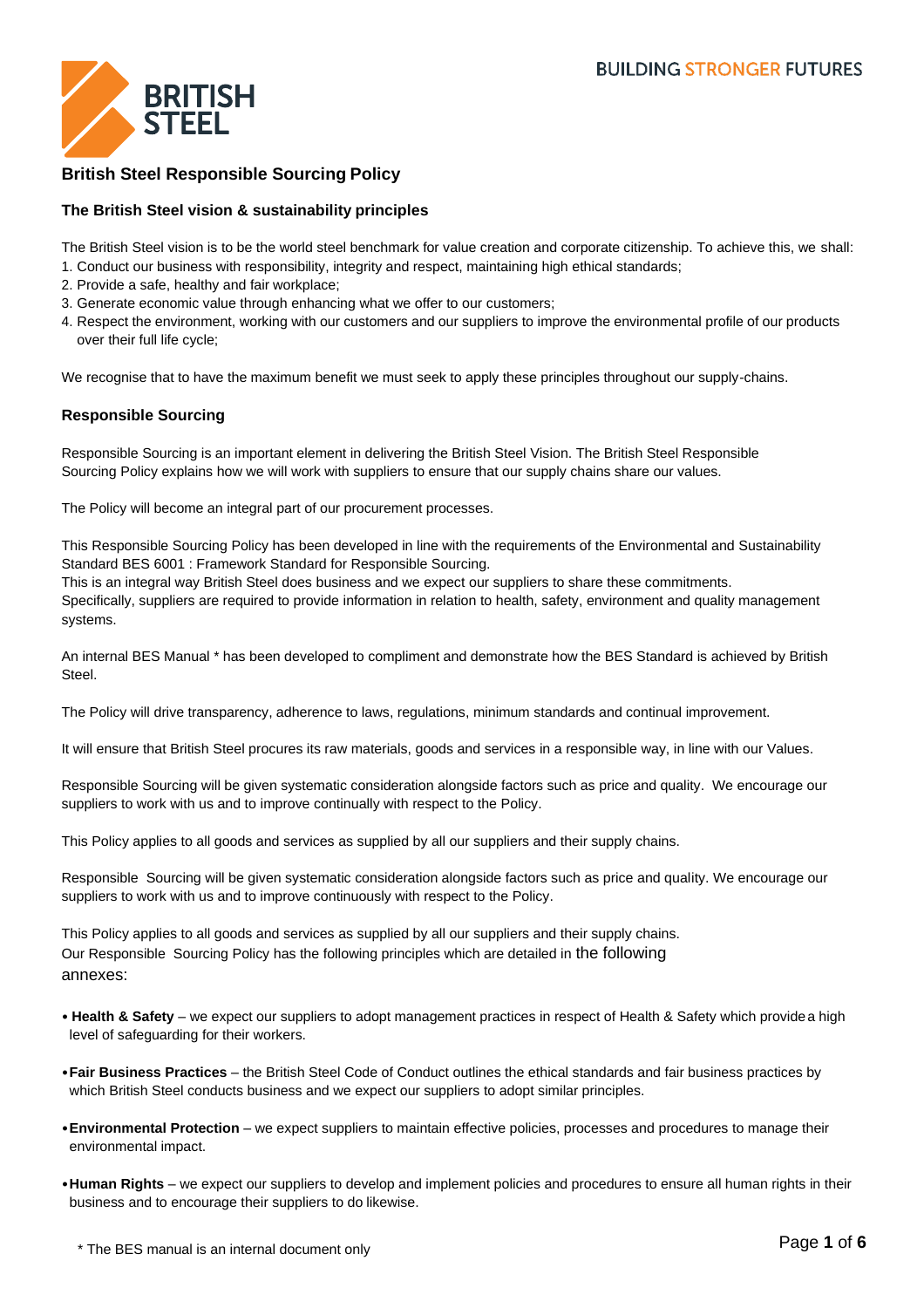

#### •**Principles of Responsible Sourcing (Section 4)** – signposting to British Steel evidence.

British Steel requires its suppliers to abide by all local applicable laws and regulations and to have systems in place that prove they are doing so. In addition, British Steel expects its suppliers to adhere to the specific requirements of the Policy and to apply these expectations in dealings within their respective supply chains.

The supplier must always comply with the most demanding requirements, whether relevant applicable laws or the Policy.

Suppliers staff working on British Steel sites will abide by all relevant laws, regulations and standards which will, in many cases, differ from the requirements of the Policy.

British Steel may take a specific position on supplies from particular global regions on the basis of ethical concerns. British Steel will not knowingly purchase so-called 'conflict minerals' which originate in conditions of armed conflict and human rights abuses.

We expect our suppliers to be open and to collaborate with British Steel to further improve responsible practices in the four principles of the Policy. Suppliers can expect British Steel to carry out our business following these principles too. If any supplier suspects that this is not so, we have an anonymous 'whistle-blower' process to report this.

British Steel expects suppliers to also apply the requirements of this Policy within their own supply chain and will give recognition to suppliers who do this.

#### **How the Responsible Sourcing Policy will work**

British Steel recognises that there are differences in the supplier base in terms of their scale, scope and operations. The Policy is designed to work for the whole supplier base, although aspects of auditing, meetings, discussions and review sessions will vary both in terms of timing and areas of focus. In covering our entire supplier base, the Policy will be implemented in such a way to maximise our impact on improving sustainability issues.

British Steel will require documentary evidence of compliance with the Policy and in some cases will carry out audits and/or site visits of suppliers. We will work with suppliers to identify issues that do not match our expectations and help to support and collaborate with suppliers in addressing any gaps identified. We will disengage from suppliers that do not meet the requirements of the Policy and who cannot commit to an improvement programme.

## **Annex to the Responsible Sourcing Policy**

#### **Detailed Requirements**

The British Steel Responsible Sourcing Policy is based on four principles blocks. All suppliers are required to demonstrate compliance to all four principles or to demonstrate a plan to move to compliance over a period of time. Compliance will be assessed by British Steel through audits and/or site visits. It is recognised that compliance with these principles may mean very different things across our range of suppliers.

### **The four principles**

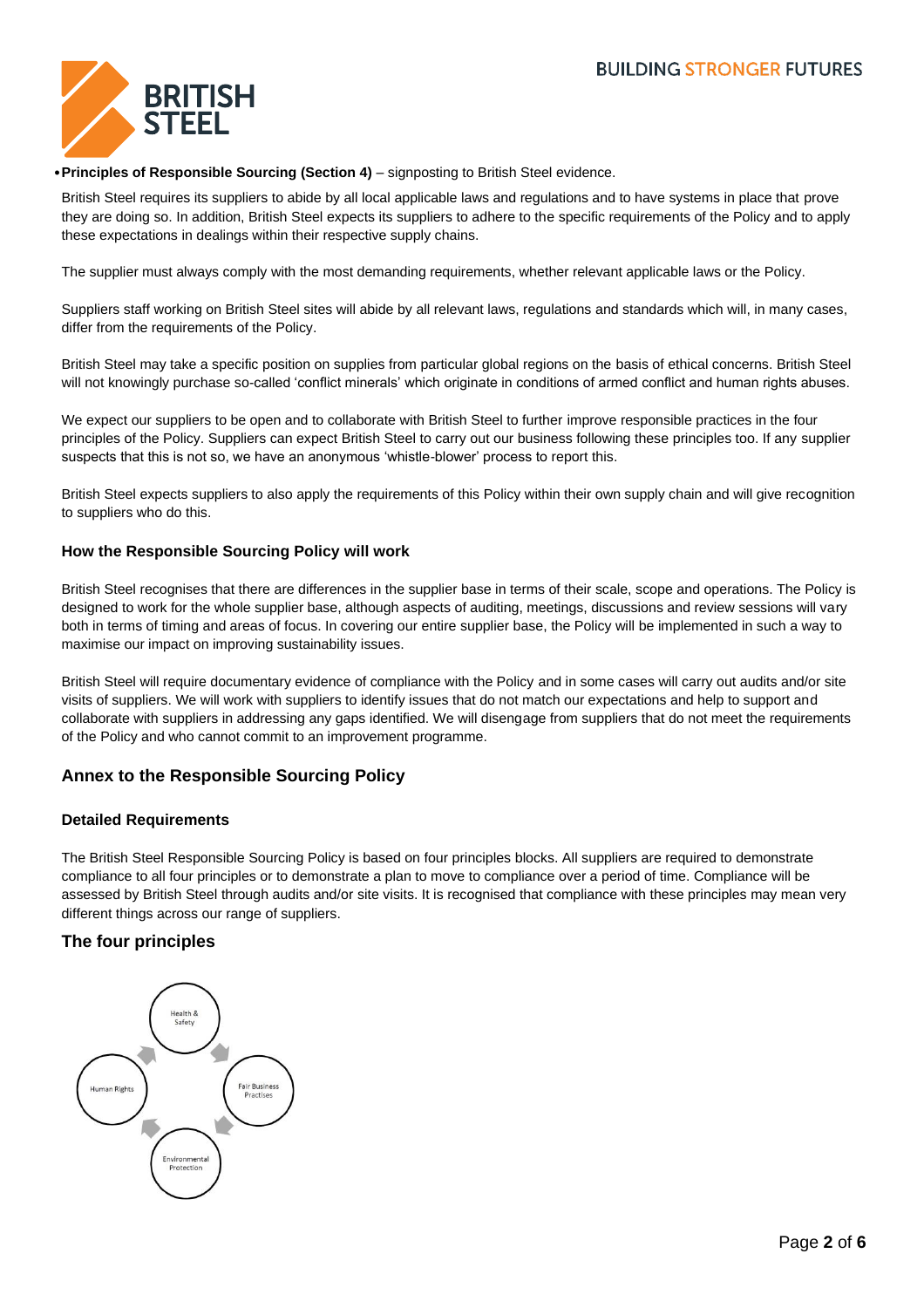

### **We expect our suppliers to adopt management practices in respect of Health & Safety which provide a high level of safeguarding for their workers.**

We are committed to ensuring zero harm to our employees and our contractors. This means that we will not willingly allow practices within our supply chain which we feel could result in harm to workers and contractors.

To satisfy our requirements under Health & Safety, we require that our suppliers adopt suitable and robust management practices for Health & Safety. Suppliers who have management systems accredited to ISO 45001:2018 or equivalent will be deemed to satisfy this requirement.

In the absence of other frameworks, we recommend that Health & Safety policies and practices follow the 15 principles laid out within the British Steel Framework Policy for Health & Safety, as outlined in Figure 1.

#### Figure 1.



The Management system framework and 15 Health & Safety principles of the British Steel Health & Safety Policy.

In addition to the requirements detailed here, all personnel working on British Steel sites must operate under the Health & Safety requirements of that site, even if these differ from the practices of the suppliers' company. In some cases, this will require further certification.

### **2. Fair Business Practices**

### **The British Steel Code of Conduct outlines the ethical standards and the fair business practices bywhich British Steel conducts business and we expect our suppliers to adopt similar principles.**

The British Code of Conduct defines the ethical behaviour of all British Steel employees. Our aim is that our supply chains should share the relevant principles. To demonstrate compliance with this requirement, suppliers should be able to provide documentary evidence that these principles, or similar, are included in their policies and/or work practices.

The full British Code of Conduct can be found on the British Steel website. The salient points for suppliers are as follows:

- **Competition**  to desist from unfair trade practices against competitors.
- •**Gifts & donations**  to neither receive nor offer or make any illegal payments, remuneration, gifts, donations or comparable benefits that are intended, or perceived, to obtain uncompetitive favours for the conduct of business. In particular, all suppliers to British Steel must make every effort to eliminate all forms of bribery, fraud and corruption.
- •**Government agencies**  no donations are to be made to government agencies, directly or through intermediates, in order to attain any favourable performance of official duties.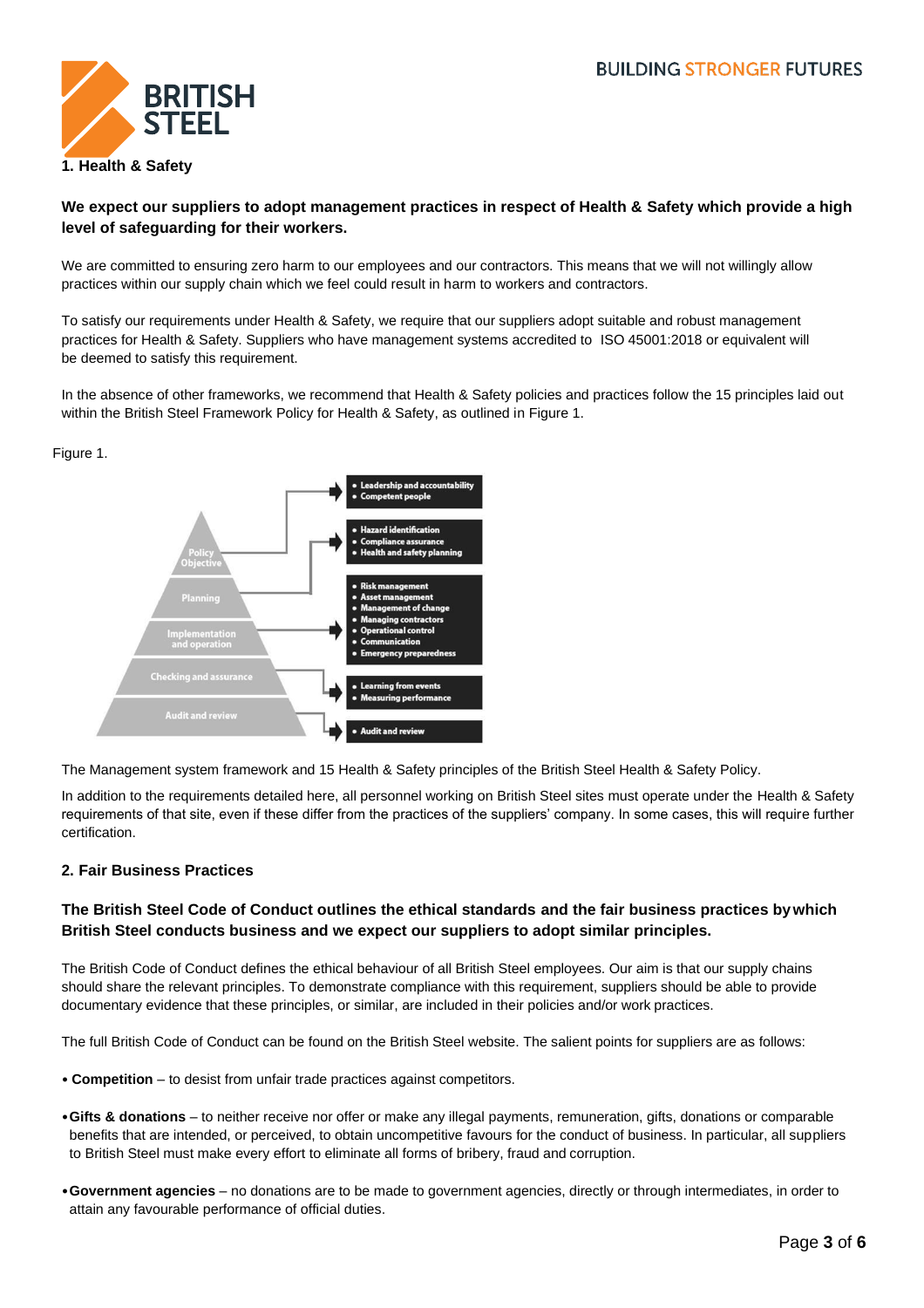

- •**Ethical conduct**  to conduct business in a fair and transparent manner, displaying honesty, integrity and high moral and ethical standards.
- •**Conflict of interest**  to not take advantage of any family, social or political connections to gain advantage within business dealings and to notify any potential conflicts of interest.
- **Confidential information**  to not disclose any confidential information of British Steel.

British Steel will conduct our business with suppliers in a fair, objective, transparent and professional manner. Suppliers' employees working at our premises are being treated with the same considerations as our own staff. If any supplier suspects that either an employee of British Steel or another supplier to British Steel is not abiding by these principles, they should notify British Steel through the anonymous whistle-blower process, details of which can be found on the British Steel website.

### **3. Environment**

### **We require suppliers to maintain effective policies, processes and procedures to manage their environmental impact.**

British Steel is committed to conforming to our compliance obligations to the efficient use of natural resources and energy, and to reducing continuously the environmental impact of its operations and products through the adoption of sustainable practices. These commitments are integral to the way British Steel does business and we expect our suppliers to share this commitment.

To satisfy our requirements under Environment, we require that our suppliers adopt suitable and robust management practices for environmental protection. Suppliers who have management systems accredited to ISO 14001:2015 or equivalent will be deemed to satisfy this requirement.

In the absence of other frameworks, we recommend that environmental protection policies and practices follow the relevant policy principles laid out within the British Steel Framework Policy for Environment, namely:

- •**Management systems**  implementation of effective environmental and energy management systems to ensure the environmental awareness of the workforce, encouraging every employee to act in an environmentally responsible manner.
- •**Continual improvement**  the environmental impact of processes and products will be assessed and continual improvement objectives and targets will be established.
- **Climate change**  adoption of practices to monitor and minimise greenhouse gas emissions.
- **Responsible use of resources**  make efficient use of energy, raw materials and water.
- •**Product stewardship**  consideration to be given to re-use and recycling and the environmental effects of products throughout their life-cycle.
- **Monitoring and reporting**  environmental and energy performance will be monitored and reported publicly.
- •**Biodiversity** wildlife habitats in and around suppliers' sites will be respected and, where opportunities arise to do so in a way that is conducive to business operations, they will be progressively enhanced for the benefit of nature.

We recognise that the nature of the operations of our suppliers vary widely and so that the emphasis of environmental management may vary between suppliers.

## **4. Human Rights**

### **We expect our suppliers to develop and implement policies and procedures to ensure all human rights in their business and to encourage their suppliers to do likewise.**

British Steel respects all human rights of employees and the communities in which we operate, and we are committed to promoting these principles to our suppliers. In practice, we require that suppliers develop and implement policies and procedures to ensure all human rights in their business and those of their suppliers.

Companies operating solely in regions denoted within the Maplecroft Human Rights Risk Mapping as low or medium risk are deemed to satisfy the requirements of this Policy on human rights. For companies operating in other regions, to satisfy our requirements under Human Rights, we require that our suppliers adopt suitable and robust policies and procedures which will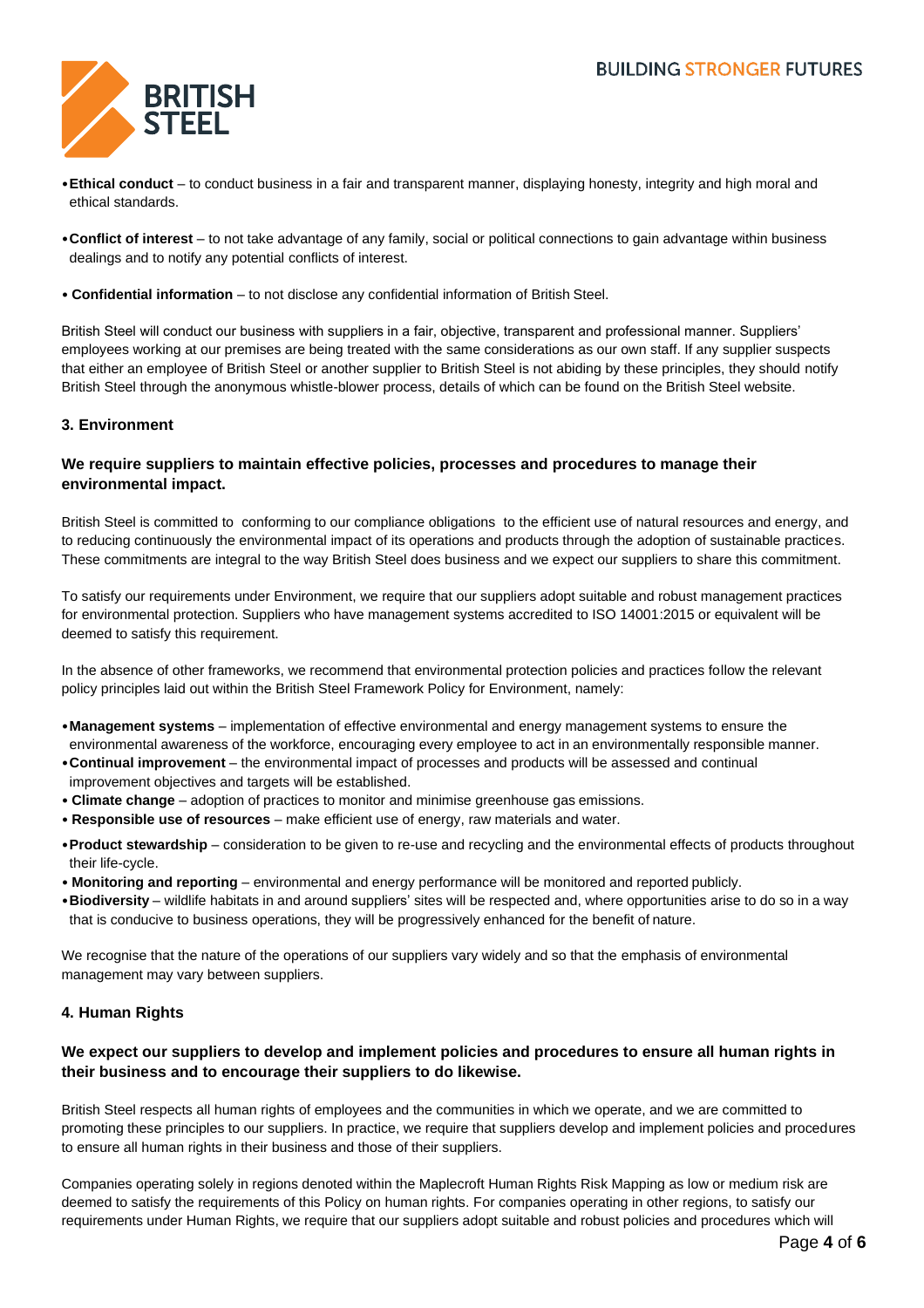

prevent human rights abuses. Suppliers who are accredited to SA 8000 will be deemed to satisfy this requirement.

If no suitable accreditation exists, a supplier is required to provide documentary evidence that policies cover the relevant key elements of the SA 8000 standard:

- 1. **Child Labour**  No workers under the age of 15; minimum lowered to 14 for countries operating under the ILO Convention 138 developing-country exception; remediation of any child found to be working.
- 2. **Forced Labour**  No forced labour, including prison or debt bondage labour; no lodging of deposits or identity papers by employers or outside recruiters.
- 3. **Health and Safety** Provide a safe and healthy work environment; take steps to prevent injuries; regular health and safety worker training; system to detect threats to health and safety; access to bathrooms and potable water.
- 4. **Freedom of Association and Right to Collective Bargaining** Respect the right to form and join trade unions and bargain collectively; where law prohibits these freedoms, facilitate parallel means of association and bargaining.
- 5. **Discrimination**  No discrimination based on race, caste, origin, religion, disability, gender, sexual orientation, union or political affiliation, or age; no sexual harassment.
- 6. **Discipline**  No corporal punishment, mental or physical coercion or verbal abuse.
- 7. **Working Hours**  Comply with the applicable law but, in any event, no more than 48 hours per week with at least one day off for every seven-day period; voluntary overtime paid at a premium rate and not to exceed 12 hours per week on a regular basis; overtime may be mandatory if part of a collective bargaining agreement.
- 8. **Compensation**  Wages paid for a standard work week must meet the legal and industry standards and be sufficient to meet the basic need of workers and their families; no disciplinary deductions.
- 9. **Management Systems**  Facilities seeking to gain and maintain certification must go beyond simple compliance to integrate the standard into their management systems and practices.

Where local laws prohibit the supplier from upholding certain aspects of the Policy the supplier should comply with local laws while seeking to respect human rights.